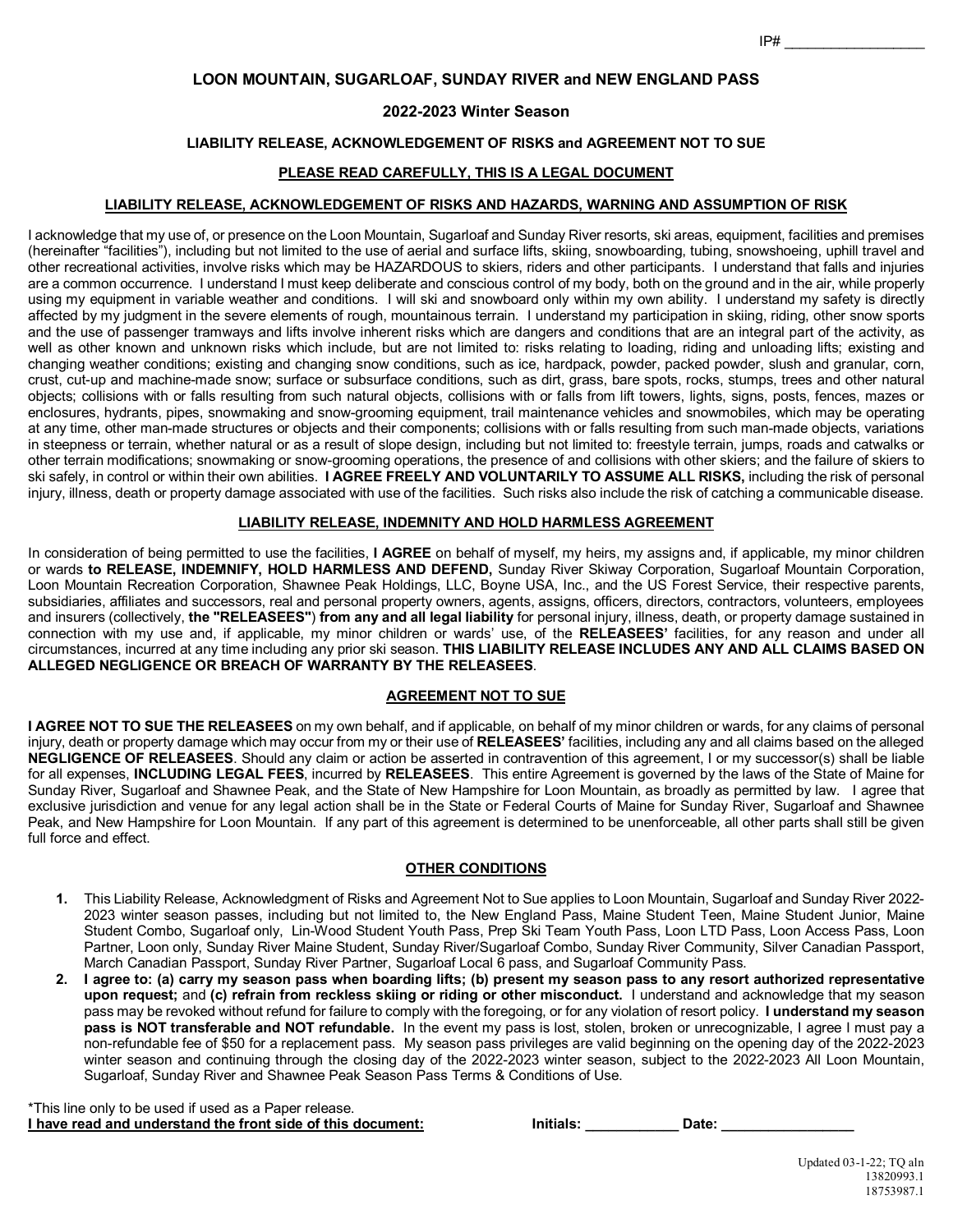- **3.** Season duration or frequency of use is **NOT GUARANTEED** due to **WEATHER** and **SNOW CONDITIONS**, or any other reason or cause.
- **4**. If applicant/credit card holder has signed up for **Resort Charge** by indicating "agree" in the appropriate box for any particular individual listed, applicant/credit card holder acknowledges and accepts full responsibility and guarantees payment for all amounts charged by an individual listed, whether or not such use is authorized by applicant/credit card holder. Applicant agrees that the respective resort companies may pursue all avenues of collection, including the use of collection agencies and applicant authorizes the resort companies to prepare and submit charge slips using any of the credit/debit cards listed on this application to recover all charges and other unpaid amounts due.
- **5.** I hereby grant permission to the **RELEASEES** to use my image(s), picture or other likeness(es), whether video, digital or print, for commercial purposes or otherwise, without restriction as to frequency, duration or medium.

### **ADULT AND PARENT/GUARDIAN AUTHORIZATION AND INDEMNIFICATION OF RELEASEES**

As Parent or duly authorized Guardian for the minor applicant(s) named below, I verify that I have authority to enter into this agreement on behalf of the minor child(ren). I have read, understand and agree that the minor child(ren) and anyone acting on their behalf, including me, is bound by the terms of this Liability Release, Acknowledgement of Risks and Hazards and Agreement Not to Sue (hereafter "Agreement"). Furthermore, if any claim or action, including any claim alleging **NEGLIGENCE** is brought by my minor child or ward, or anyone claiming to act on their behalf, against any **RELEASEES**, I agree to **INDEMNIFY, HOLD HARMLESS AND DEFEND RELEASEES** for any and all expenses incurred by RELEASEES in defending and/or satisfying any judgment, including legal fees. If I am not the parent or guardian of the minor child or ward, I nevertheless agree to indemnify, defend and hold harmless the RELEASEES. I also agree that if I have signed this Release of Liability on behalf of any adult who refuses to accept or carry out the terms of this agreement by bringing a claim or action against the **RELEASEES**, including any claim alleging **NEGLIGENCE,** I will personally **INDEMNIFY, HOLD HARMLESS AND DEFEND RELEASEES** for any and all expenses incurred by the **RELEASEES** in defending and/or satisfying any judgment, including legal fees.

### **ACKNOWLEDGEMENT**

**I have carefully read this entire Agreement, understand it and agree to its terms it by my signature below. I understand and agree that this** document is intended legally to prevent me, or any other person claiming through me, from filing suit or making a claim for damages in the event of personal injury, illness, death or property damage. I freely and voluntarily enter into this Agreement. I understand that permission to use the facilities is being given to the undersigned participant(s) in exchange for the execution of this Agreement. I have made no misrepresentations to the **RELEASEES** regarding any information on this application. I acknowledge and agree that this document, in conjunction with the 2022-2023 All Loon Mountain, Sugarloaf, Sunday River and Shawnee Peak Season Pass Terms & Conditions of Use, supersedes any other agreement or representation by or between the parties and that all provisions of this Agreement will be in force and survive throughout and after the 2022-2023 winter season.

**BY MY SIGNATURE BELOW, I CONFIRM THAT I AM THE PARENT, LEGAL GUARDIAN OR OTHERWISE LEGALLY AUTHORIZED TO ENTER INTO THIS AGREEMENT ON BEHALF OF THE MINOR, OR IF SIGNING ON BEHALF OF AN ADULT, THE ADULT HAS READ, UNDERSTANDS AND CONSENTS TO BE BOUND BY THIS LIABILITY RELEASE AGREEMENT, GIVING ME PERMISSION TO SIGN ON THE ADULT'S BEHALF. IF THIS PURCHASE IS FOR MY MINOR CHILD OR WARD, I CONFIRM THAT I AM THEIR PARENT OR LEGAL GUARDIAN AND I AGREE TO BE BOUND BY THIS LIABILITY RELEASE ON THEIR BEHALF. WARNING: IF THIS LIABILITY RELEASE IS NOT SIGNED BY THE REAL INTENDED PURCHASER, THE SIGNER THEREBY AGREES TO INDEMNIFY, DEFEND AND HOLD HARMLESS THE RELEASEES FOR ANY CLAIM OR LAWSUIT INITIATED BY THE INTENDED PURCHASER AGAINST THE RELEASEES.**

| l agree for      |                                          |
|------------------|------------------------------------------|
| <b>SIGN HERE</b> |                                          |
|                  | I state that I am authorized to sign for |

#### **Applicant(s) must sign below.**

This line only to be used if used as a Paper release.

| <b>Print Name</b>         | <b>DOB</b> | Signature                   | Date                                |
|---------------------------|------------|-----------------------------|-------------------------------------|
| <b>Print Minor's Name</b> | <b>DOB</b> | Parent / Guardian Signature | Date                                |
| <b>Print Minor's Name</b> | <b>DOB</b> | Parent / Guardian Signature | Date<br>$T = 1 + 102 + 2022$ To $1$ |